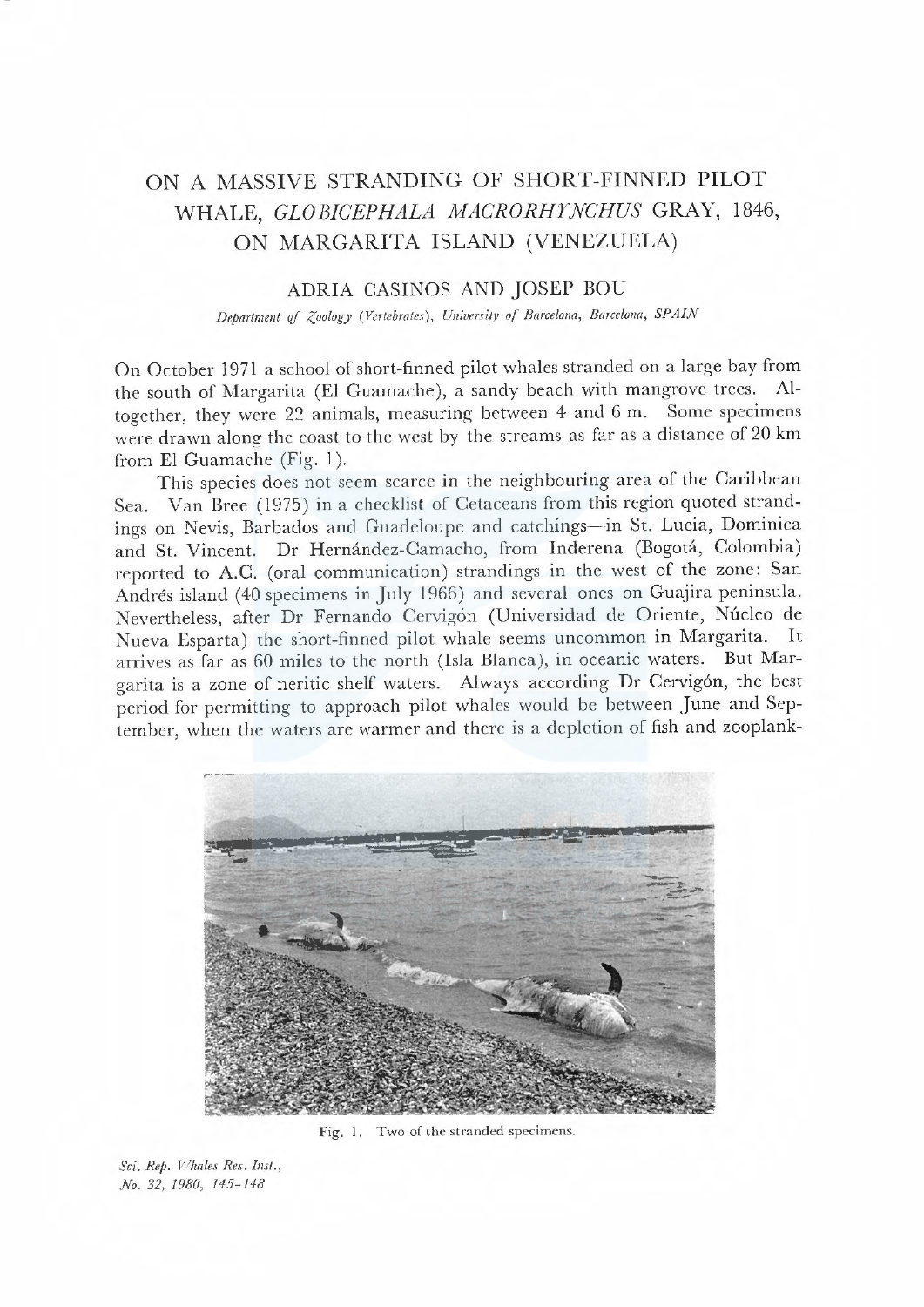#### 146 GASINOS AND BOU

|                | Measurements                                  |                  | Universidad de Oriente<br>(Margarita) |                  |                         |                  |                         | Fundación "La Salle"<br>(Margarita) |                         |                |                            |
|----------------|-----------------------------------------------|------------------|---------------------------------------|------------------|-------------------------|------------------|-------------------------|-------------------------------------|-------------------------|----------------|----------------------------|
|                |                                               | 1                |                                       | $\overline{2}$   |                         | 3                |                         | 1                                   |                         | $\overline{2}$ |                            |
| 1              | Total (condylobasal) length                   | $600 \text{ mm}$ |                                       | $550 \text{ mm}$ |                         | $601 \text{ mm}$ |                         | $550 \text{ mm}$                    |                         | 567 mm         |                            |
| $\overline{2}$ | Rostrum length                                | 330              | $\ddot{\phantom{a}}$                  | 298              | $\ddot{\phantom{1}}$    | 291              | $\ddot{\phantom{a}}$    | 285                                 | $\overline{\mathbf{z}}$ | 301            | $\ddot{\phantom{a}}$       |
| 3              | Rostrum basal width                           | 242              | ,                                     | 218              | $\mathbf{r}$            | 258              | ,                       | 231                                 | $\mathbf{v}$            | 240            | 33                         |
| 4              | Rostrum width 60 mm anterior to base          | 244              | $\overline{v}$                        | 198              | $\overline{v}$          | 247              | ,                       | 210                                 | $\overline{\mathbf{v}}$ |                |                            |
| 5              | Rostrum width at middle                       | 210              | $\overline{1}$                        | 156              | $\overline{\mathbf{5}}$ | 218              | $\mathbf{v}$            | 171                                 | $\ddot{\phantom{a}}$    |                |                            |
| 6              | Rostrum width at 3/4 of the length            | 158              | ss.                                   | 92               | $\overline{\mathbf{v}}$ | 161              | ,                       | 134                                 | $\overline{\mathbf{z}}$ |                |                            |
| 7              | Maximun premaxillae width                     | 220              | $\ddot{\phantom{0}}$                  | 217              | $\ddot{ }$              | 180              | $\overline{\mathbf{5}}$ | 194                                 | $\ddot{\phantom{a}}$    | 204            | ,                          |
| 8              | Preorbital width                              | 413              | ,                                     | 363              | ,                       | 414              | $\overline{\mathbf{5}}$ | 380                                 | ,                       | 836            | $\overline{\mathbf{v}}$    |
| 9              | Postorbital width                             | 433              | $\mathbf{v}$                          | 384              | $\ddot{\phantom{0}}$    | 440              | ,                       | 400                                 | $\ddot{\mathbf{v}}$     | 406            | $\boldsymbol{\mathcal{D}}$ |
| 10             | Zygomatic width                               | 439              | $\mathbf{r}$                          | 384              | $\overline{\mathbf{v}}$ | 448              | ,                       | 408                                 | $\overline{\mathbf{v}}$ | 419            | $\overline{\mathbf{v}}$    |
| 11             | Width of braincase across squamosals          | 285              | $\ddot{ }$                            | 255              | $\overline{ }$          | 274              | $\overline{\mathbf{5}}$ | 268                                 | $\overline{\mathbf{5}}$ | 265            | $\overline{\mathbf{r}}$    |
| 12             | Length temporal fossa                         | 123              | $\ddot{ }$                            | 104              | $\ddot{ }$              | 126              | $\ddot{\mathbf{v}}$     | 104                                 | $\ddot{\phantom{a}}$    | 126            | $\ddot{\phantom{1}}$       |
| 13             | Height temporal fossa                         | 135              | $\ddot{\phantom{0}}$                  | 100              | $\overline{\mathbf{5}}$ | 104              | $\overline{\mathbf{v}}$ | 111                                 | $\overline{\mathbf{r}}$ | 111            | ,                          |
| 14             | Tip rostrum to the nares                      | 412              | $\ddot{\mathbf{v}}$                   | 385              | ,                       | 397              | ,                       | 382                                 | $\ddot{\phantom{a}}$    | 389            | $\mathbf{v}$               |
| 15             | Tip rostrum to the pterygoid bone             | 350              | $\overline{\mathbf{z}}$               |                  |                         | 351              | $\overline{\mathbf{5}}$ | 335                                 | $\ddot{\phantom{a}}$    | 331            | $\overline{\mathbf{5}}$    |
| 16             | Length of upper toothrow (right)              | 120              | ,                                     |                  |                         | 122              | $\overline{\mathbf{5}}$ | 117                                 | $\ddot{\phantom{1}}$    | 154            | $\mathbf{r}$               |
| 17             | Length of upper toothrow (left)               | 133              | $\ddot{\phantom{a}}$                  | 122              | $\ddot{\phantom{0}}$    | 119              | $\overline{\mathbf{3}}$ | 111                                 | $\ddot{\phantom{1}}$    | 154            | $\mathbf{r}$               |
| 18             | Number of alveoli of the upper jaw<br>(right) | 8                |                                       | 9                |                         | 7                |                         | 7                                   |                         | 8              |                            |
| 19             | Number of alveoli of the upper jaw<br>(left)  | 7                |                                       | 9                |                         | 7                |                         | 6                                   |                         | 8              |                            |
| 20             | Lower jaw length (left side)                  | $497 \text{ mm}$ |                                       | 444 mm           |                         |                  |                         |                                     |                         |                |                            |
| 21             | Coronoid length                               | 147              | $\mathbf{r}$                          | 136              | $\overline{\mathbf{5}}$ |                  |                         |                                     |                         |                |                            |
| 22             | Length of the lower jaw symphysis             | 55               | $\overline{v}$                        | 59               | ,                       |                  |                         |                                     |                         |                |                            |
| 23             | Length of the lower toothrow (right)          | 131              | ,                                     | 113              | $\ddot{\phantom{a}}$    |                  |                         |                                     |                         |                |                            |
| 24             | Length of the lower toothrow (left)           | 130              | $\ddot{\mathbf{v}}$                   | 105              | ,                       |                  |                         |                                     |                         |                |                            |
| 25             | Number of alveoli of the lower jaw<br>(right) | 8                |                                       | 7                |                         |                  |                         |                                     |                         |                |                            |
| 26             | Number of alveoli of the lower jaw<br>(left)  | 8                |                                       | 7                |                         |                  |                         |                                     |                         |                |                            |

#### TABLE I. SKULL MEASUREMENTS OF THE STUDIED SPECIMENS

ton. During those months faunistic elements from the Caribbean corral-ine islands arrive as far as Margarita. But the present stranding is the only sure reference.

In July 1977, during a trip to Venezuela, one of us (A. C.) had the possibility of studying osteological remains of the 1971 massive stranding, distributed between the "Centro de Investigaciones Cientificas de la Universidad de Oriente (Núcleo de Nueva Esparta)" and the "Fundacion La Salle", both of them in Margarita. Altogether there were remains from five specimens. Measurements of the skulls are given in Table 1.

In the former center, there is a complete mounted skeleton (number 1). Its vertebral formula is: seven cervical vertebrae (joined), ten dorsal vertebrae, fifteen lumbar vertebrae and twenty three caudal vertebrae. Besides there are two skulls, one of them (number 3) without lower jaw. In "Fundacion La Salle" two skulls are kept, both of them without lower jaw, as well.

Skull measurements from Margarita's material have been compared with those

*Sci. Rep. Whales Res. Inst., No. 32, 1980*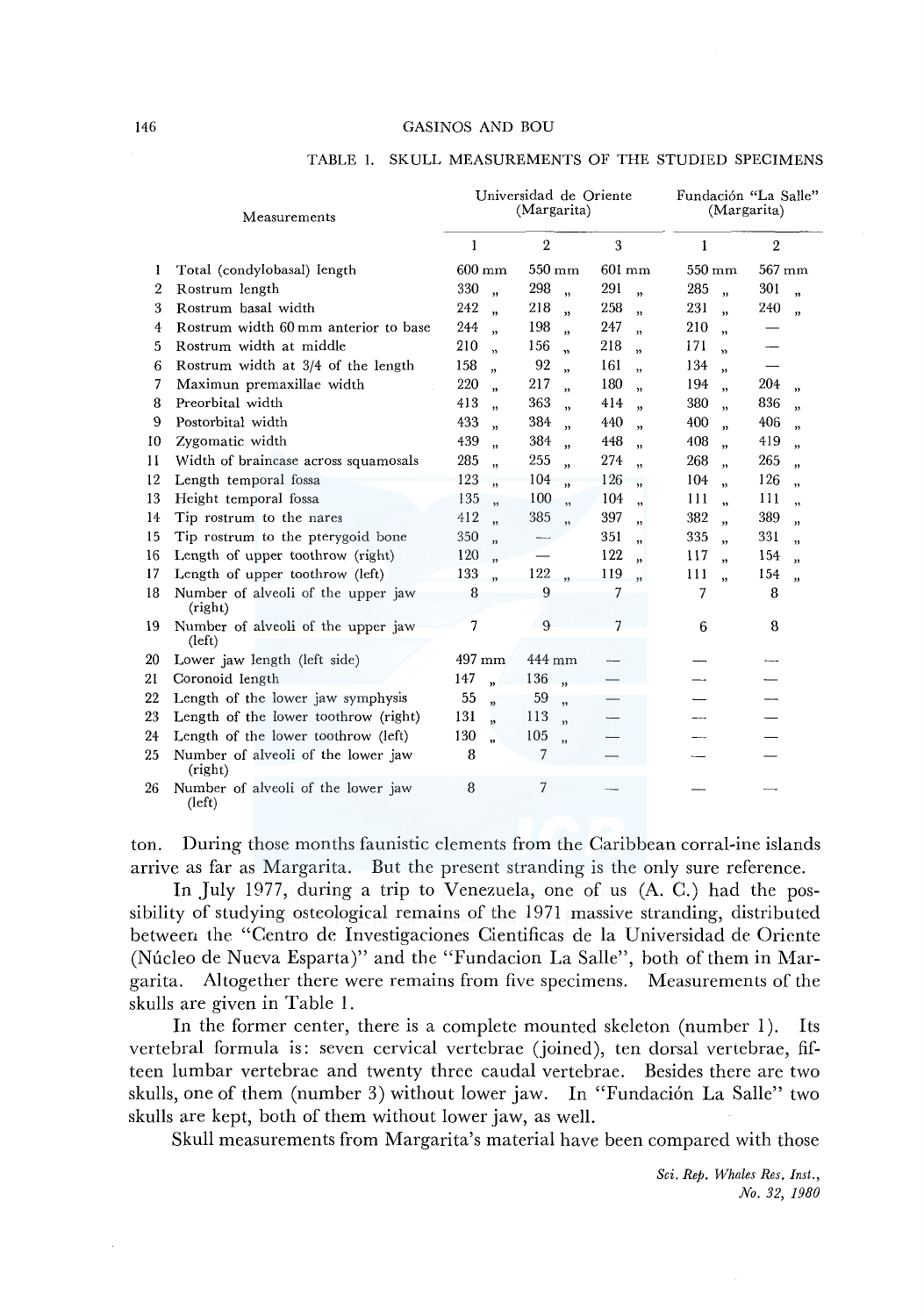|                                | L.A.C. (M.N.H.N.)<br>(Paris)   |              | Universidad de Oriente<br>(Margarita) |         |       | Fundación<br>"La Salle"<br>(Margarita) | L.A.C.<br>(M.N.H.N.)<br>(Paris) |            |  |
|--------------------------------|--------------------------------|--------------|---------------------------------------|---------|-------|----------------------------------------|---------------------------------|------------|--|
| $A-3215$                       | $A - 3216$                     | $\mathbf{1}$ | $\overline{2}$                        | 3       | 1     | $\overline{2}$                         | $A - 3215$                      | $A - 3216$ |  |
| 537 mm                         | $560 \text{ mm}$               | 100%         | 100%                                  | $100\%$ | 100%  | 100%                                   | 100%                            | 100%       |  |
| 271<br>$\overline{v}$          | 294<br>$\ddot{\phantom{0}}$    | 55           | 54.1                                  | 48.4    | 51.8  | 53                                     | 50.4                            | 52.5       |  |
| 222<br>,                       | 206<br>$\overline{\mathbf{r}}$ | 40.3         | 39.6                                  | 42.9    | 42    | 42.3                                   | 41.3                            | 36.7       |  |
| 227<br>$\mathbf{r}$            | 193<br>$\overline{\mathbf{z}}$ | 40.6         | 36                                    | 41.1    | 38.1  | $\overline{\phantom{0}}$               | 42.2                            | 34.4       |  |
| 198<br>,                       | $\overline{\phantom{a}}$       | 35           | 28.3                                  | 36.2    | 31    |                                        | 36.8                            |            |  |
| 138<br>$\overline{\mathbf{v}}$ | 114<br>,                       | 26.3         | 16.7                                  | 26.8    | 24.3  |                                        | 25.7                            | 20.3       |  |
| 195<br>ă3                      | $\overline{\phantom{0}}$       | 36.6         | 39.4                                  | 29.9    | 35,27 | 34.21                                  | 36.3                            |            |  |
| 368<br>,                       | 349<br>$\overline{\mathbf{z}}$ | 68.8         | 66                                    | 68.8    | 69    | 68                                     | 68.5                            | 62.3       |  |
|                                | 386<br>$\mathbf{r}$            | 72.1         | 69.8                                  | 73.2    | 72.7  | 71.6                                   | $\frac{1}{2}$                   | 68.9       |  |
| 395<br>$\overline{\mathbf{v}}$ | 389<br>$\overline{\mathbf{v}}$ | 73.1         | 69.8                                  | 74.5    | 74.1  | 73.9                                   | 73.5                            | 69.4       |  |
| 247<br>$\overline{\mathbf{v}}$ | 260<br>,,                      | 47.5         | 46.3                                  | 45.6    | 48.7  | 46.7                                   | 46                              | 46.4       |  |
| 125<br>,,                      | 115<br>$\overline{\mathbf{z}}$ | 20.5         | 18.9                                  | 21      | 18.9  | 22.2                                   | 23.2                            | 20.5       |  |
| 94<br>,,                       | 88<br>$\overline{\mathbf{5}}$  | 22.5         | 18.1                                  | 17.3    | 20.1  | 19.5                                   | 17.5                            | 15.7       |  |
| 371<br>,,                      | 370<br>$\overline{\mathbf{z}}$ | 68.6         | 70                                    | 66.0    | 69.4  | 68.6                                   | 69                              | 66         |  |
| 320<br>$\overline{\mathbf{v}}$ | 335<br>$\overline{\mathbf{5}}$ | 58.3         | $\overline{\phantom{0}}$              | 58.4    | 60.9  | 58.3                                   | 59.6                            | 59.8       |  |
| 136<br>$\overline{\mathbf{u}}$ | 142<br>$\overline{\mathbf{5}}$ | 20           | ---                                   | 20.3    | 21.2  | 27.1                                   | 25.3                            | 25.3       |  |
| 147<br>$\overline{\mathbf{5}}$ | 137                            | 22,1         | 22.1                                  | 19.8    | 20.1  | 27.1                                   | 27.3                            | 24.4       |  |
| 7                              | 8                              |              |                                       |         |       |                                        |                                 |            |  |
| 8                              | 8                              |              |                                       |         |       |                                        |                                 |            |  |
|                                | 483 mm                         | 82.8         | 80.7                                  |         |       |                                        |                                 | 86.2       |  |
|                                | 144<br>$\overline{\mathbf{5}}$ | 24.5         | 24.7                                  |         |       |                                        |                                 | 25.7       |  |
|                                | 54<br>$\overline{\mathbf{5}}$  | 9.1          | 10.7                                  |         |       |                                        |                                 | 9.6        |  |
|                                | 137<br>$\overline{\mathbf{v}}$ | 21.8         | 20.5                                  |         |       |                                        |                                 | 24.4       |  |
|                                | 149<br>$\overline{\mathbf{5}}$ | 21.6         | 19                                    |         |       |                                        |                                 | 26.6       |  |
|                                | 10                             |              |                                       |         |       |                                        |                                 |            |  |
|                                | 9                              |              |                                       |         |       |                                        |                                 |            |  |

## IN MM AND PRECENTAGES AGAINST SKULL LENGTH.

of two skulls coming from Museum Guadeloupe belonging to the collection of the "Laboratoire d'Anatomie comparée, Muséum National d'Histoire Naturelle" (Paris). True (1889, page 141) says about this that: "a skull in the Paris Museum from Guadeloupe Island, and which is the basis of *Globicephalus guadaloupensis* Gray". The skull figures in van Beneden and Gervais (1880) under the name of *Globicephalus intermedius.* Gray took it as the type of his species *G. guadaloupensis.* Unfortunately, we do not have more details on the skull and it is not possible to say which of the two Paris' skulls is the type of the Gray's species.

Thanks are given to Dr Fernando Cervigón (Universidad de Oriente, Núcleo de Nueva Esparta, Venezuela) and Dr Jorge Hernández-Camacho (Inderena, Bogota, Colombia) for the supplied information. Also to Dr Maite Turell (Department of English Philology, University of Barcelona) for the corrections to the English text. Mr Jose A. Monente supplied generously the picture.

*Sci. Rep. Whales Res. Inst., No. 32, 1980*